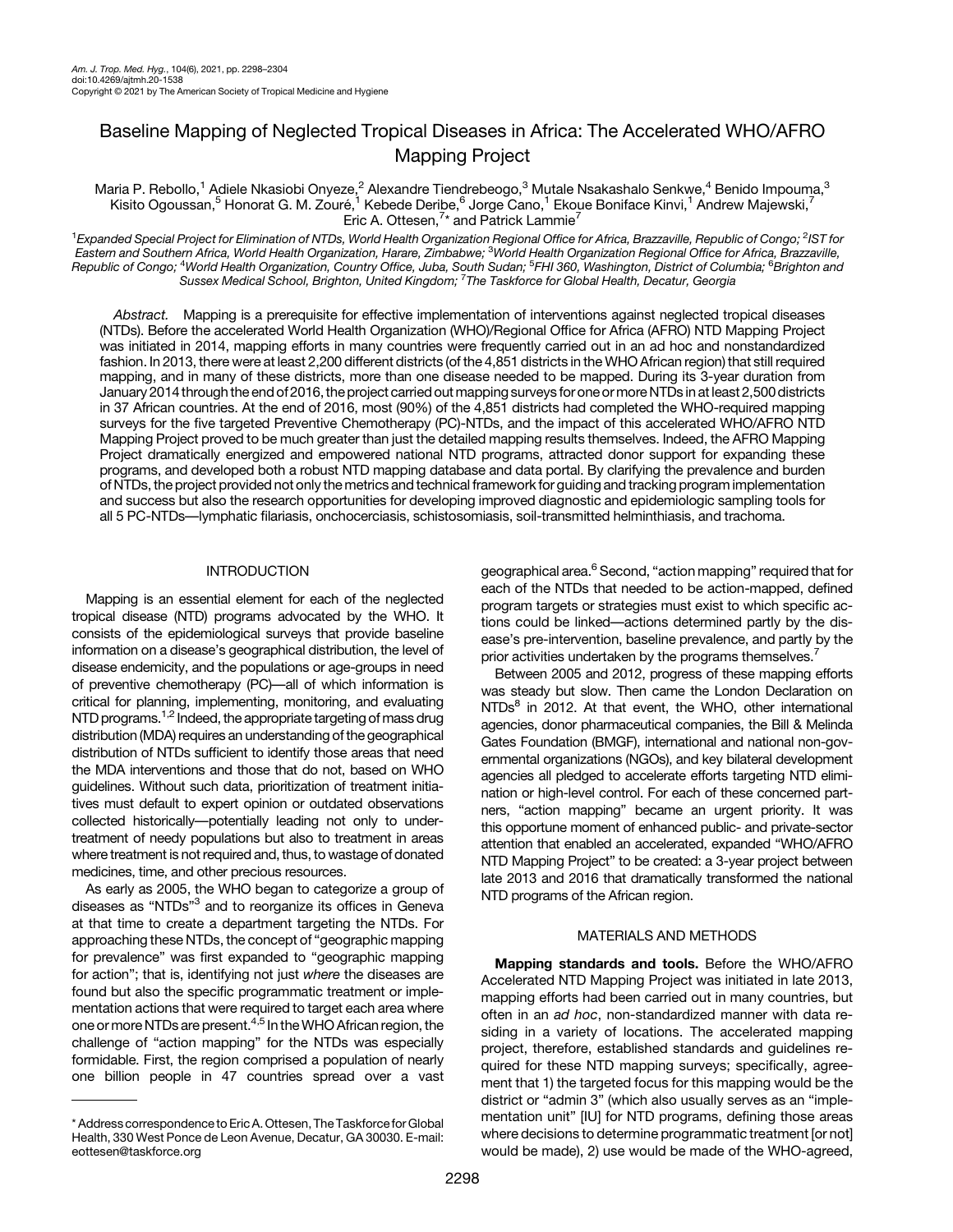standardized mapping methods to identify the prevalence of each of the five PC-NTDs in every district of every country, and 3) data would be collected and accessible centrally. Although additional, more refined assessments might later be required for specific programmatic needs<sup>[9](#page-6-0)</sup> or to address the known limitations of existing diagnostic tools in low-prevalence settings, and the principal goal of the accelerated mapping project was to ensure that PC-NTD endemicity status would be defined broadly for every district in AFRO's 47 countries.

For lymphatic filariasis (LF), schistosomiasis (SCH), and soiltransmitted helminthiasis (STH), the mapping implementation followed published WHO guidelines and objectives $^{7,10,11}$  $^{7,10,11}$  $^{7,10,11}$  $^{7,10,11}$  $^{7,10,11}$  and was carried out by technical teams of national program workers guided by regional and international consultants, including members of the WHO/AFRO's NTD Expert Committee (the Regional Programme Review Group). Funding support came principally from the BMGF, national ministries of health, the international development agencies (the U.S. Agency for International Development [USAID] and the UK Department for International Development [DfID]), and numerous NGOs. The mapping teams were trained by expert consultants appointed by both WHO–AFRO and the NTD-Support Center (NTD-SC) at the Task Force for Global Health.

For onchocerciasis, because mapping had traditionally been the responsibility of the Onchocerciasis Control Programme (1974–2002) and African Programme for Onchocerciasis Control (APOC, 1996–2015), WHO/AFRO allocated a specific portion of the mapping project funds to APOC to complete "standard" onchocerciasis mapping<sup>[9](#page-6-0)</sup> where still necessary.

For trachoma, separate funds, principally from the DfID and USAID, were used to create the Global Trachoma Mapping Project<sup>[10](#page-6-0)</sup> that took responsibility for trachoma mapping in Africa during the same period when the accelerated WHO/ AFRO NTD Mapping Project was active.

Implementation strategy. The overall strategy of the accelerated mapping project was, first, to determine the mapping gaps by collecting all historical information available on PC-NTD distribution and prevalence in the African Region and then to support large-scale programmatic implementation of needed mapping surveys using the most effective tools and approaches available to capture and record the data. The director of the mapping project (in Brazzaville) was supported by a regional NTD mapping coordinator and subregional NTD program managers in each of the West, Central, and East/South Africa subregions, along with a data manager and two administrative personnel. This team, with input from regional and global experts, designed and oversaw all planning for the implementation of the mapping activities.

Given the complexities of this challenge—first, the different numbers of different diseases needing to be mapped in different districts in different countries; second, the fact that unmapped districts had remained unmapped largely because of their remoteness, minimal infrastructure, conflict, and insecurity; third, the requirement for specific epidemiologic tools, diagnostics, and expertise to be available at each mapping site for the prevalence of the PC-NTDs to be determined accurately—this whole exercise presented a truly enormous organizational and logistical challenge. In total, almost 200 individuals were trained in the mapping itself, with another 50 individuals acting in various supervisory roles and literally hundreds of supporting field-workers. A further collaboration between WHO/AFRO and the NTD-SC at the Task Force for Global Health assisted with both technical management and provision of diagnostic tests, ancillary supplies, data management, and logistics efforts.

Data capture and management. The first activity of the accelerated NTD mapping project was to take stock of the available PC-NTD prevalence data still scattered in databases kept by WHO/AFRO, WHO/Geneva, APOC, national programs, and NGOs. The available data were categorized as being sourced from: 1) records of reported endemicity—that is, areas where the specific NTDs had been known or thought to be prevalent and where, on that basis, MDA treatment had already been initiated; 2) available survey data from earlier, actual mapping surveys—recorded in a variety of ways that still needed to be harmonized and collated; and 3) new surveys conducted during the life of the mapping project itself.

These three different kinds of data varied not only as to their source but also in the level and granularity at which they were collected, including district, subdistrict, village, site, specific population, and diagnostic tool. Decision rules were established on how to weight or prioritize related data to create accurate and updated datasets in each country and to decide how best to use the disparate data to determine which areas needed no further mapping and which remained as "gaps" that would require further attention.

The WHO/AFRO NTD database used for this study was built on earlier efforts to standardize the capture of mapping data using digital tools and a small number of linked databases to manage this information.<sup>[12](#page-6-0)</sup> The database had initially been developed with data fields that recorded district, site, GPS coordinates, number of people tested, age-groups, number of positives, specific NTD, and diagnostic methods, and it had three main levels:

- 1. an individual (village)-level database
- 2. an aggregated table, with site-level (subdistrict) data either already available from the countries or aggregated subsequently from their individual-level data
- 3. a normalized table of data aggregated at the IU (district) level—important because for every district, the presence or absence of each PC-NTD needed to be defined because most NTD interventions are implemented at the district level

At the beginning of the accelerated mapping project, data aggregated at the site level were requested from the national programs, and these were then compiled into a master file of IU (district)-level data. Subsequently, as individual-level data became available, it was aggregated to site-level data that then replaced the initial site-level data, after approval by the countries.

For all mapping survey data acquired during the mapping project, standardized individual data collection forms were used to capture the information required to classify each IU according to WHO endemicity categories and their treatment implications. In addition, all targeted countries were offered the use of an electronic data collection tool (LINKS).<sup>[13](#page-6-0)</sup> For reasons of time constraints or concerns about the use of cloud-based tools, only 16 countries in the WHO/AFRO NTD Mapping Project used this tool; the other countries opted for paper-based, standardized data collection forms.

After its collection, the mapping data were shared by national programs with the WHO regional data managers who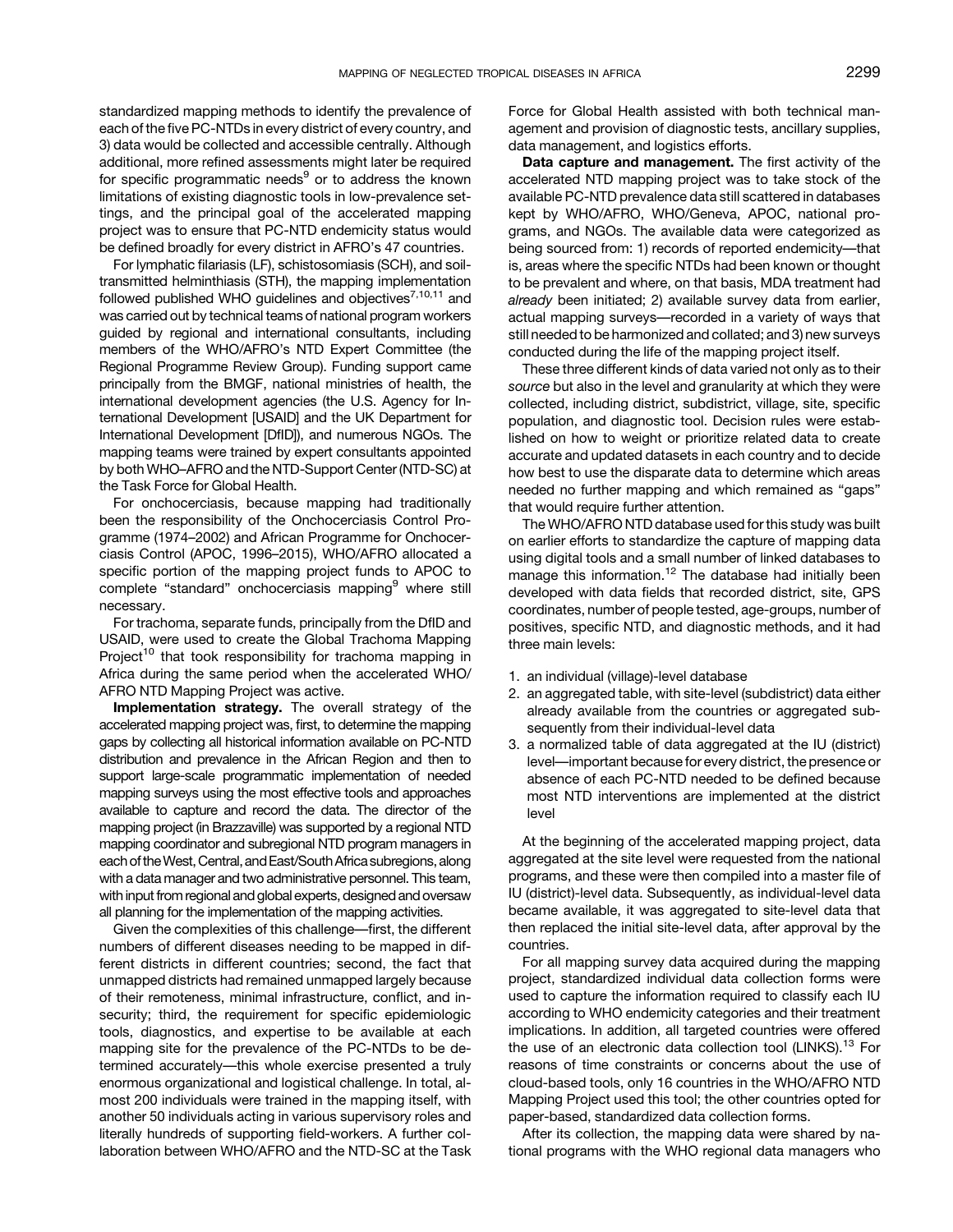performed completeness and consistency checks. These data managers supported and liaised closely with the national programs to ensure that standard data formats were used and that data were complete, clean, and internally consistent. All mapping data were housed and maintained in the database at WHO/AFRO headquarters in Brazzaville. An interactive portal was initiated with dashboards designed to provide data access to countries and stakeholders that included the mapping results, treatment activities, and progress toward the control and elimination of the NTDs. It was this NTD Mapping Portal that subsequently became the basis of the Expanded Special Program for Elimination of NTD (ESPEN) Portal (see in the following text).

#### RESULTS

Defining the neglected tropical disease "mapping gap." At the start of the accelerated mapping project, the enormity of this PC-NTD mapping challenge can be seen in the data of Table 1. Whereas the numbers of districts in each country (and their geographic boundaries) can change over time, still national program managers were able to identify, both from historical and more recently acquired data, which of their districts in 2013 were endemic for each of the 5 PC-NTDs and which still required mapping (i.e., had a "mapping gap"). In many of the districts, more than one disease needed to be mapped, but there were at least 2,200 different districts—of the 4,851 districts in WHO/AFRO in 2013—where mapping would be required.

Based on the 2013 estimates of mapping needs (Table 1), AFRO's 47 countries were grouped into six categories according to their perceived mapping needs—one group of countries where standard mapping for the PC-NTDs was thought to be complete already, based on the compiled historical data, and five "streams" of countries at different stages of preparedness for PC-NTD mapping ([Figure 1](#page-3-0)). Then, what followed during the 3 years of the accelerated mapping project (2014–2016) was the progressive roll-out of a large-scale mobilization involving six principal mapping survey teams organized from the WHO/AFRO offices in Ouagadougou, Libreville, Harare, and Brazzaville. These teams were responsible for planning, training, and deploying technical supervisory teams and national recruits to carry out WHO-standardized mapping surveys for the PC-NTDs in 28 different countries.

Shrinking the gap—Identifying country-specific prevalence of PC-NTDs in Africa. After the initial activities to organize national data that were already available, the mapping teams set out to face the mapping-gap challenges identified in the data of Table 1 and [Figure 1](#page-3-0). Using the agreed tools and strategies during the 3 years from the beginning of the accelerated NTD mapping project in January 2014 through its end in 2016, the teams carried out mapping for one or more

PC-NTDs through almost 6,000 individual surveys in 37 African countries [\(Table 2](#page-4-0)) that included a minimum of 2,500 different districts. Despite discovering some districts as endemic for PC-NTDs that had not been recognized as such in the earlier "baseline" evaluations of Table 1, still, by the end of 2016, the WHO-required mapping for the targeted NTDs was complete in all but a few hundred of WHO/AFRO's 4,851 districts (Figure 2), with more than half of these remaining districts being in just three partially mapped countries. Details of these country-specific NTD prevalence results—both maps and district-level data—can be found in AFRO's ESPEN Mapping Portal [\(http://espen.afro.who.int/countries](http://espen.afro.who.int/countries)).

## **DISCUSSION**

The impact of the work of AFRO's accelerated NTD Mapping Project was very broad, including:

- 1. defining PC-NTD disease prevalence in the African region
- 2. energizing the national NTD programs
- 3. strengthening national capacity for disease mapping and implementation
- 4. stimulating operational research for critical tools and strategies for national NTD programs
- 5. ensuring national ownership of epidemiologic data in coordination with the WHO
- 6. laying the groundwork for subsequent creation of AFRO's ESPEN

Preventive Chemotherapy-neglected tropical disease prevalence. The remarkable progress in PC-NTD mapping during the 3-year life of the accelerated AFRO–NTD Mapping Project can be appreciated in both Figure 2 and the data found online in AFRO's ESPEN Mapping Portal [\(http://](http://espen.afro.who.int/countries) [espen.afro.who.int/countries](http://espen.afro.who.int/countries)). Two principal reasons account for this success: 1) the effectiveness of the mapping project in its close individual working relationship with each country in the African region and 2) the genuinely collaborative public–private partnership supporting the project. The comprehensiveness and standardization of the project's mapping strategy, data collection, and data management required numerous technical meetings where national program managers, regional and international consultants, andWHO/AFRO technical staff all met to examine and organize the available datasets—one country at a time. Although an intensive, laborious undertaking, this effort proved to be an essential investment in establishing the framework for the rest of the mapping project and a key to its success. Similarly, the comprehensiveness of the project's goal to define the scope of PC-NTDs in the African region encouraged a broad partnership among donors who recognized the opportunities to support individual mapping initiatives that would be complementary to each other, ensuring that the result would be a

| Table 1                                              |                      |       |                 |                                |          |  |  |  |  |
|------------------------------------------------------|----------------------|-------|-----------------|--------------------------------|----------|--|--|--|--|
| Recognized baseline mapping gaps—Pre-mapping project |                      |       |                 |                                |          |  |  |  |  |
| <b>AFRO</b>                                          | Lymphatic filariasis | Oncho | Schistosomiasis | Soil-transmitted helminthiasis | Trachoma |  |  |  |  |
| No. countries with disease-specific<br>mapping gap   | 18                   | 13    |                 | 27                             | 26       |  |  |  |  |
| No. districts with disease-specific<br>mapping gap   | 662                  | 398   | 981             | 1.077                          | 1.718    |  |  |  |  |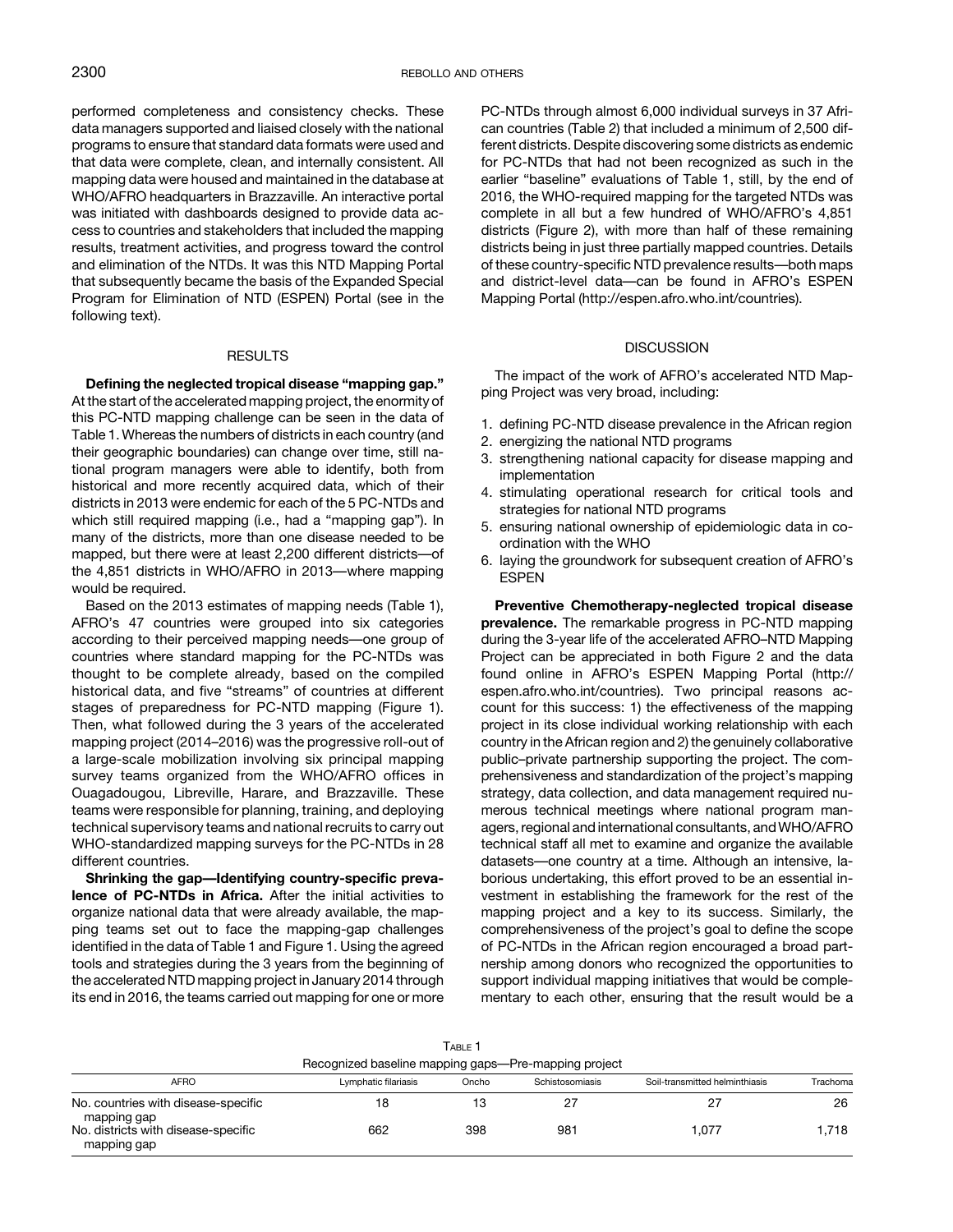<span id="page-3-0"></span>

FIGURE 1. Streams of countries with their mapping needs. Stream 0 (13 countries), stream 1 (10 countries), stream 2 (15 countries), stream 3 (three countries), stream 4 (four countries), and stream 5 (three countries).

practical framework underlying the very broad goal of NTD control and elimination in Africa.

Energizing national NTD programs. In the years leading up to 2014, most African countries had been encouraged and supported by WHO/AFRO to create comprehensive national 5-year Master Plans for their NTD programs.[14](#page-6-0) All of these plans called for "mapping" each of the PC-NTDs, and, indeed, much of the rest of the master plan activity depended on the results of this mapping to target needed program implementation. Without resources to carry out the necessary mapping, progress against the NTDs was often stymied, or at least severely constrained. It was fortunate, therefore, that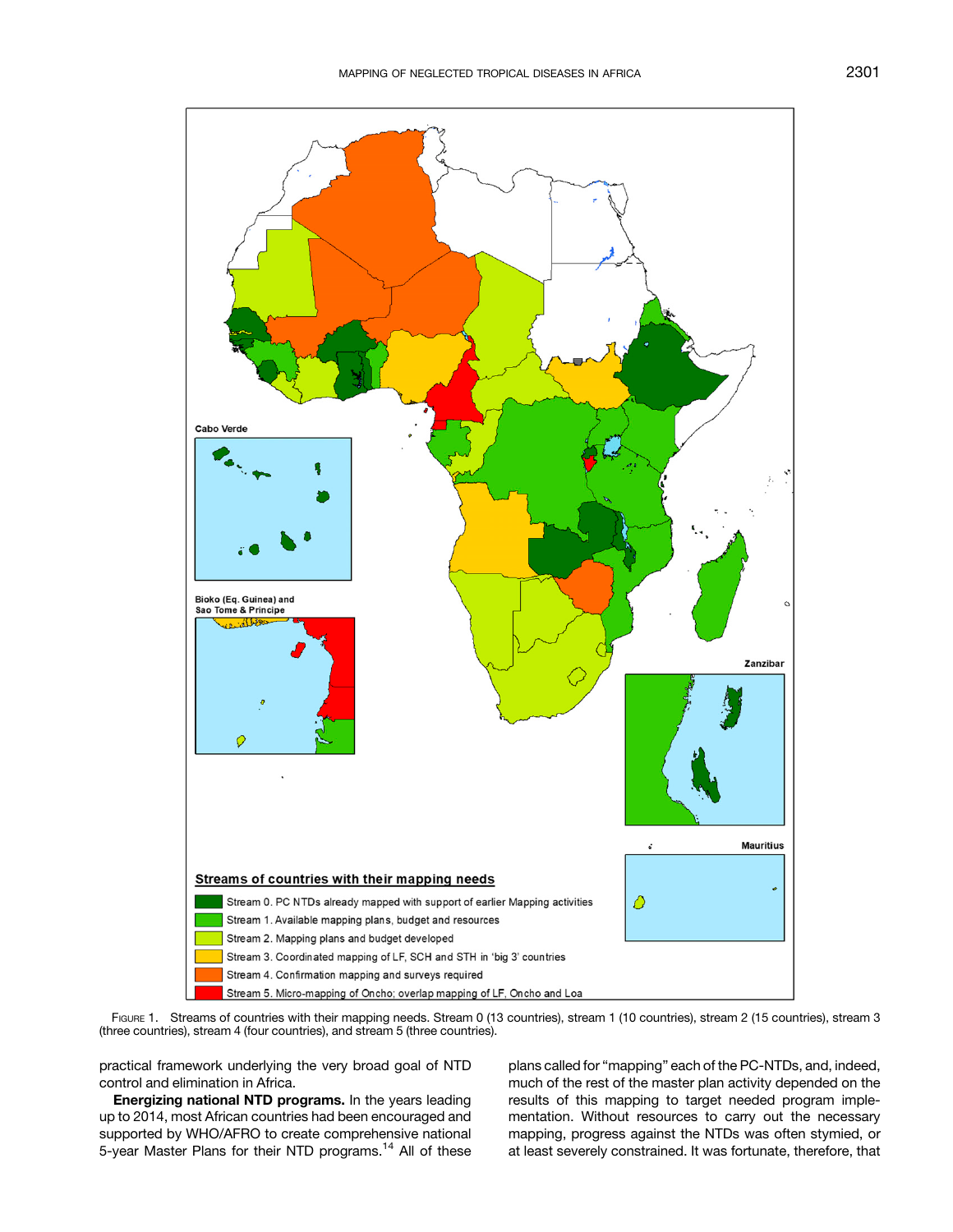# <span id="page-4-0"></span>2302 **REBOLLO AND OTHERS**

| <b>NTD</b>                                | Lymphatic filariasis                                                                                                                                                                            | Soil-transmitted helminthiasis                                                                                                                                                                                                                                                                               | Schistosomiasis                                                                                                                                                                                                                                                                                           | Oncho                                                                                                            | Trachoma                                                                                                                                                                                                                                 |
|-------------------------------------------|-------------------------------------------------------------------------------------------------------------------------------------------------------------------------------------------------|--------------------------------------------------------------------------------------------------------------------------------------------------------------------------------------------------------------------------------------------------------------------------------------------------------------|-----------------------------------------------------------------------------------------------------------------------------------------------------------------------------------------------------------------------------------------------------------------------------------------------------------|------------------------------------------------------------------------------------------------------------------|------------------------------------------------------------------------------------------------------------------------------------------------------------------------------------------------------------------------------------------|
| Countries<br># with at least 1 NTD mapped | Botswana<br>Chad<br>Congo<br>Cote d'Ivoire<br><b>DRC</b><br>Eritrea<br>Ethiopia<br>Eq. Guinea<br>Gabon<br>Madagascar<br>Mauritania<br>Niger<br>Sao Tome and Principe<br>South Sudan<br>Zimbabwe | Angola<br>Benin<br><b>Botswana</b><br>Burundi<br>Chad<br>Côte d'Ivoire<br><b>DRC</b><br>Eritrea<br>Ethiopia<br>Gabon<br>Gambia<br>Guinea<br>Kenya<br>Lesotho<br>Liberia<br>Madagascar<br>Mauritania<br>Mauritius<br>Namibia<br>Nigeria<br>Seychelles<br>South Africa<br>South Sudan<br>Swaziland<br>Zimbabwe | Angola<br>Benin<br>Botswana<br>Burundi<br>Chad<br>Côte d'Ivoire<br><b>DRC</b><br>Eritrea<br>Ethiopia<br>Gabon<br>The Gambia<br>Guinea<br>Kenya<br>Lesotho<br>Liberia<br>Madagascar<br>Mauritania<br>Mauritius<br>Namibia<br>Nigeria<br>Seychelles<br>South Africa<br>South Sudan<br>Swaziland<br>Zimbabwe | Angola<br>Chad<br>Congo<br>Côte d'Ivoire<br><b>DRC</b><br>Eq. Guinea<br>Ethiopia<br>Gabon<br>Nigeria<br>Tanzania | Benin<br>Burundi<br>Cameroon<br>CAR<br>Chad<br>Congo<br><b>DRC</b><br>Eritrea<br>Ethiopia<br>Gabon<br>Gambia<br>Guinea<br>Kenya<br>Malawi<br>Mozambique<br>Nigeria<br>Senegal<br>South Sudan<br>Tanzania<br>Uganda<br>Zambia<br>Zimbabwe |
| 37                                        | 15                                                                                                                                                                                              | 25                                                                                                                                                                                                                                                                                                           | 25                                                                                                                                                                                                                                                                                                        | 10                                                                                                               | 22                                                                                                                                                                                                                                       |

TABLE 2 Countries mapped for different NTDs during the AFRO mapping project

DRC = Democratic Republic of the Congo; NTD = neglected tropical disease.

because of the decision by the BMGF to invest in stimulating an accelerated WHO/AFRO NTD Mapping Project, funds became available that allowed many of the proposed, but stalled, master plan activities to be jump-started quickly.

Although it is easy to appreciate how such funding would directly stimulate the mapping and master plan activities, there was another—probably equally important—consequence. The very engagement of the BMGF in investing to support an accelerated, comprehensive African NTD mapping initiative leveraged an almost equivalent amount of funding from other donors as well, thereby ensuring both that the mapping could be completed for all five PC-NTDs and that the WHO/AFRO's entire program targeting the NTDs would be significantly energized.

National neglected tropical disease capacity building. Implementation of the WHO-standardized mapping began with field training for national survey teams recruited by the NTD programs to conduct the necessary surveys. These surveyors were generally laboratory technicians (tasked to carry out the diagnostic test or procedure), nurses (tasked to

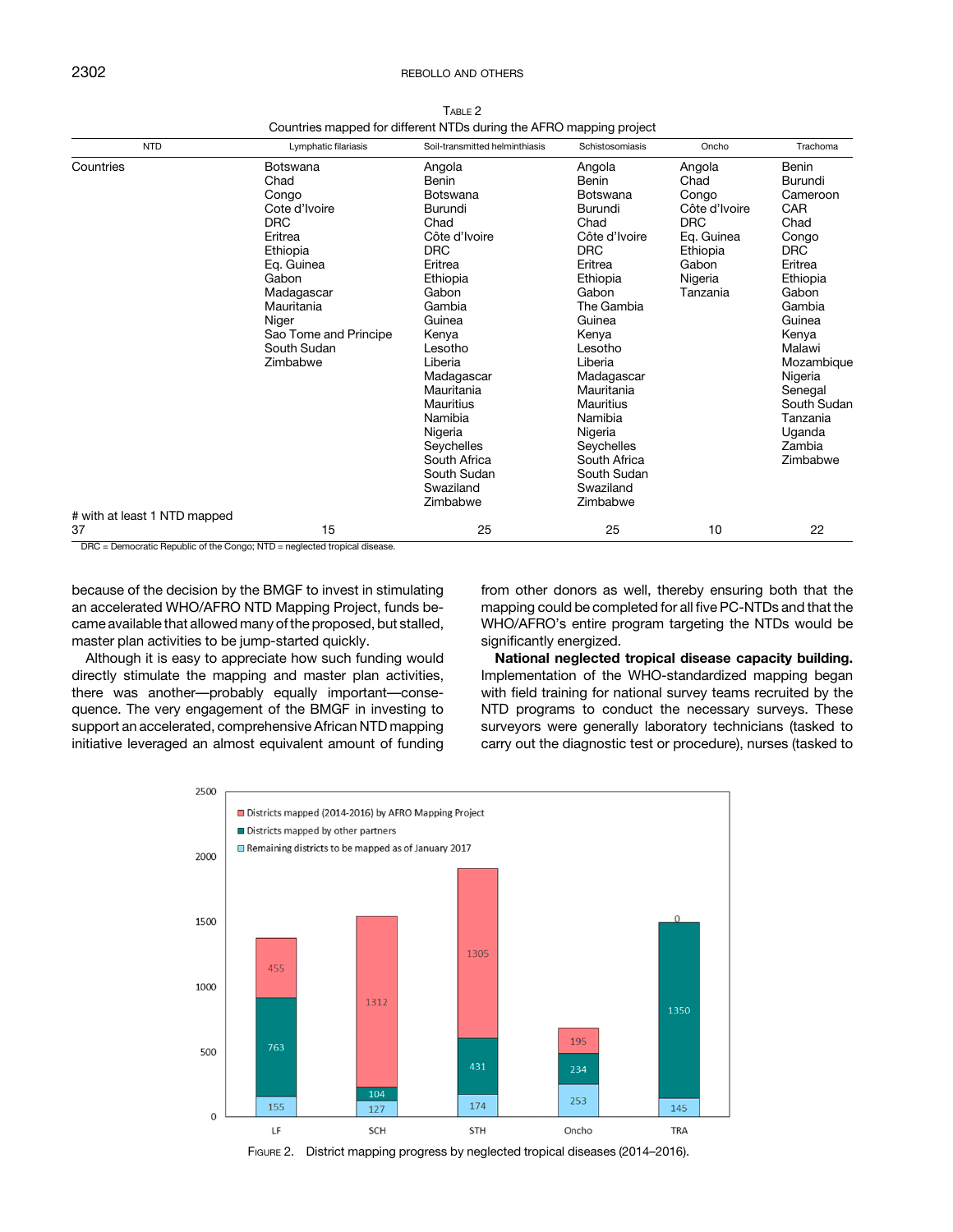<span id="page-5-0"></span>draw blood), and medical doctors (as supervisors). Before the fieldwork, technical training was conducted to review the survey site, population to be tested, sample collected, diagnostic used, test interpretation, and method/platform for data collection and recording. New diagnostic tools (e.g., CCA for SCH) or strategies (e.g., "confirmatory mapping" for LF) were given special attention during the training. As a result of their engagement in the accelerated NTD Mapping Project, these trainees now constitute a pool of technically skilled resources that countries can use for the program assessments and epidemiologic analyses so essential for both their NTD and other public health initiatives.

Operational research to refine mapping tools and strategies. The WHO/AFRO's accelerated NTD Mapping Project, in addition to defining where and in what measure PC-NTDs could be found in 37 countries, also provided unique opportunities to evaluate newly developed diagnostic tools and mapping strategies. Indeed, at least 25 of the 37 countries in the mapping project participated in this operational research. Most of the studies compared operationalization of newer and older diagnostic tools—for SCH, onchocerciasis, STH, and LF—but some also tested strategies for integrated mapping approaches and for confirmation of earlier mapping results.<sup>[15](#page-6-0)</sup> In addition, even after the mapping project ended, numerous research studies (both mapping- and diagnosticsrelated) based on this mapping project work have been initiated, including important studies focused on elimination mapping for onchocerciasis,<sup>[9](#page-6-0)</sup> and the still-unresolved, most effective diagnostic algorithms to safely treat onchocerciasis in areas co-endemic with loiasis.<sup>[16](#page-6-0)</sup>

Preparing for the future—ESPEN: The Expanded Special Program for Elimination of NTDs. At the close in 2015 of the 20-year-old APOC program that oversaw national onchocerciasis control and other NTD activities in Africa, a new organization, ESPEN, was formed in 2016 to fill APOC's earlier roles and to consolidate the WHO/AFRO NTD initiatives. In 2016, because the infrastructure initially developed for the accelerated mapping project was so relevant to the needs of this new program, critical components necessary for the new program were immediately available, including

- 1. personnel skilled in the epidemiologic assessment of NTDs
- 2. a roster of consultants (mostly national experts) available to deploy to countries in Africa to collate available mapping data, identify remaining mapping gaps, and plan and implement surveys where necessary—all using uniform, standardized techniques
- 3. technical partners to ensure quality and standardization across surveys
- 4. training materials, field manuals, and SOPs—all reflecting the newest diagnostic tools and insightful strategies for conducting epidemiologic and mapping surveys
- 5. established supply chain processes for diagnostics and ancillary reagents and supplies

Of particular value to the ESPEN was the mapping project's database and portal, which was transferred and built rapidly into an ESPEN portal that was live online only a few months after the ESPEN was established in 2016. That portal ([http://](http://espen.afro.who.int/countries) [espen.afro.who.int/countries\)](http://espen.afro.who.int/countries) has provided the first WHO subnational-level repository of data and cartography of disease endemicity and treatment activities. Forty-three countries soon agreed to make their countries' data publicly available, and, indeed, by 2019, this portal had become the go-to site for African data on the NTDs—with more than 4,000 maps and corresponding datasets openly available to the public. In 2019 alone, 9,255 users visited the portal from 153 countries during 19,362 sessions. The ESPEN has continued working with the former staff of the WHO/AFRO NTD Mapping Project and its partners to ensure a continuity of data management built not only on a consolidation of the collected data but also, especially, on the trusted relationships that the mapping project had established with the national NTD programs.

Received December 3, 2020. Accepted for publication February 10, 2021.

Published online April 26, 2021.

Acknowledgments: We would like to thank Mariama Sani and Lamine Diawara who coordinated the implementation of the project in Central and West Africa, respectively. We would also like to extend our gratitude to Cyrille Alomonwing IST-Central Africa: Joyline MARIMO IST East and Sothern Africa and Professor Louis-Albert Tchuem Tchuenté and Noemie Nikiema Nidjergou from and IST West Africa; Levison Nkoma and Trevor Muchabaiwa who contributed in data management; Steve Williams, Nils Pilotte, and Susan Haynes at Smith College for logistics support; Simon J. Brooker and Julie Jacobson at the Bill & Melinda Gates Foundation for project input and support; and Camilla Ducker (DfID) and Emily Wainwright (USAID) for technical and financial support.

Funding support: Funding support came from the Bill & Melinda Gates Foundation (#OPP1053230), from aid from the American people (USAID) and from support by the UK Department for International Development (DfID).

Authors' addresses: Maria P. Rebollo, Honorat G. M. Zouré, Jorge Cano, and Ekoue Boniface Kinvi, Expanded Special Project for Elimination of NTDs, World Health Organization Regional Office for Africa, Cité du Djoué, Brazzaville, Republic of Congo, E-mails: [rebollopolom@who.int,](mailto:rebollopolom@who.int) [zoureh@who.int](mailto:zoureh@who.int), [jorge.cano@lshtm.ac.uk,](mailto:jorge.cano@lshtm.ac.uk) and [kinvie@who.int.](mailto:kinvie@who.int) Adiele Nkasiobi Onyeze, IST for Eastern and Southern Africa, World Health Organization, Harare, Zimbabwe, E-mail: [onyezea@who.int](mailto:onyezea@who.int). Alexandre Tiendrebeogo and Benido Impouma, World Health Organization Regional Office for Africa, Cité du Djoué, Brazzaville, Republic of Congo, E-mails: [tiendrebeogoa@](mailto:tiendrebeogoa@who.int) [who.int](mailto:tiendrebeogoa@who.int) and [impoumab@who.int](mailto:impoumab@who.int). Mutale Nsakashalo Senkwe, World Health Organization, Country Office, Juba, South Sudan, E-mail: [senkwem@who.int](mailto:senkwem@who.int). Kisito Ogoussan, FHI 360, Washington, DC, E-mail: [kogoussan@fhi360.org](mailto:kogoussan@fhi360.org). Kebede Deribe, Department of Global Health and Infection, Brighton and Sussex Centre for Global Health Research, Brighton and Sussex Medical School, Brighton, United Kingdom, E-mail: [kebededeka@yahoo.com](mailto:kebededeka@yahoo.com). Andrew Majewski, Eric A. Ottesen, and Patrick Lammie, The Taskforce for Global Health, Decatur, GA, E-mails: [amajewski@taskforce.org](mailto:amajewski@taskforce.org), [eottesen@taskforce.org,](mailto:eottesen@taskforce.org) and [plammie@taskforce.org](mailto:plammie@taskforce.org).

This is an open-access article distributed under the terms of the [Creative Commons Attribution \(CC-BY\) License](https://creativecommons.org/licenses/by/4.0/), which permits unrestricted use, distribution, and reproduction in any medium, provided the original author and source are credited.

#### **REFERENCES**

- 1. Baker MC et al., 2010. Mapping, monitoring, and surveillance of neglected tropical diseases: towards a policy framework. Lancet 375: 371–378.
- 2. Brooker SJ, Smith JL, 2013. Mapping neglected tropical diseases: a global view. Community Eye Health 26: 32–33.
- 3. Hotez PJ, Molyneux DH, Fenwick A, Kumaresan J, Sachs SE, Sachs JD, Savioli L, 2007. Control of neglected tropical diseases. N Engl J Med 357: 1018–1027.
- 4. Brooker S, Hay SI, Bundy DA, 2002. Tools from ecology: useful for evaluating infection risk models? Trends Parasitol 18: 70–74.